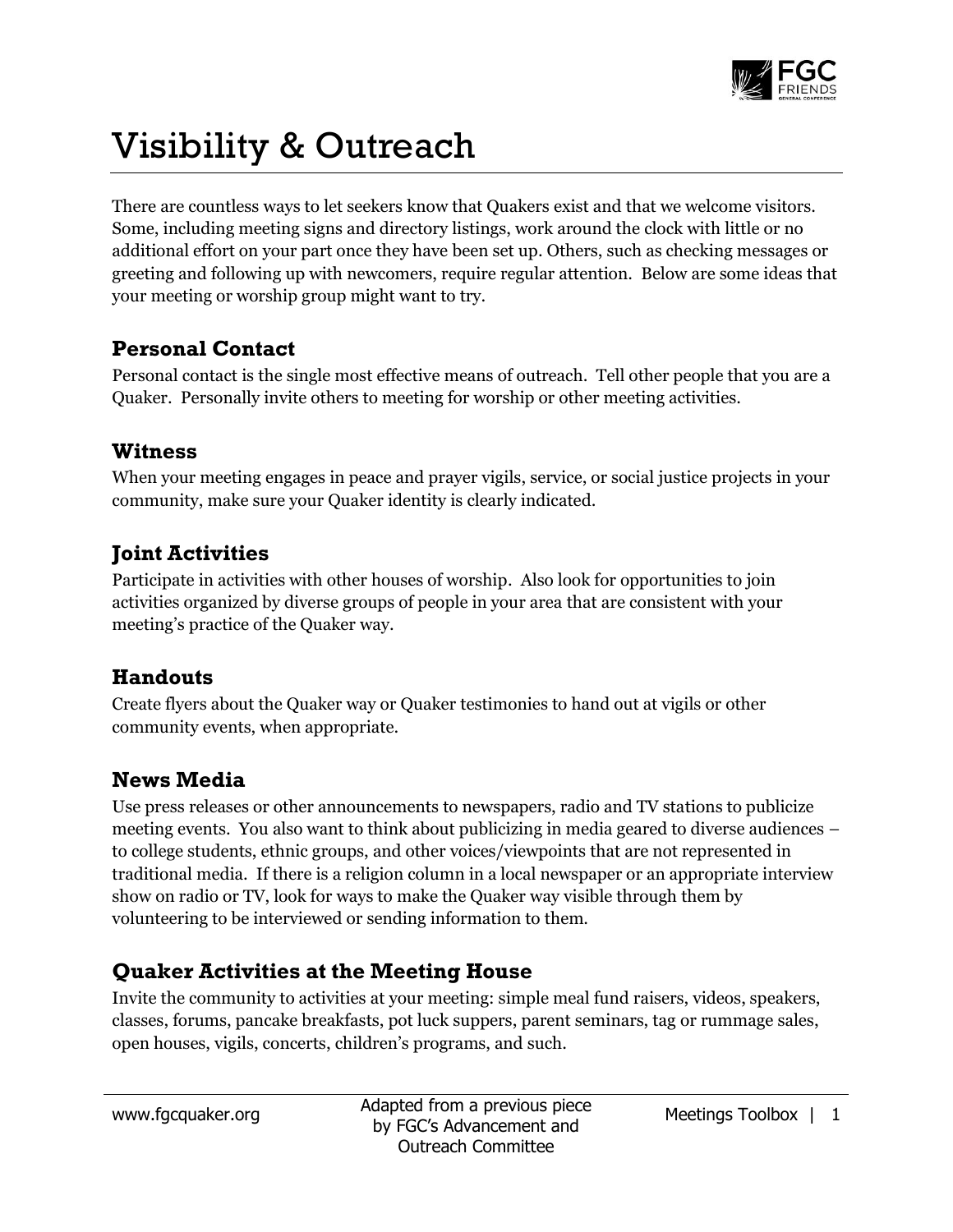

# **Use of the Meeting House**

If you own your own meetinghouse, you can invite community groups to use it. Groups such a Al-Anon, AA, scouts, and others need meeting space. Then provide information about your meeting times and practice of waiting worship through brochures or handouts placed in the entryway or meeting rooms. Make certain your bulletin boards (portable or permanent) and other displays communicate the diversity and vitality of Quakerism visibly to the people who attend these groups.

# **Meeting Web Site**

Your meeting needs a website. Why? Because most people searching for a congregation in their area do so via the internet. A website is a graphic way to display what you'd like people to know about your meeting. Use pictures of meeting activities and people. Make sure your meeting for worship and religious education times, physical address and contact information are on the first page. Think about what information you'd like to find easily if you were a visitor. If your site contains time-sensitive information (such as a calendar or listing of events) make certain that it is kept up to date.

# **QuakerFinder.org**

List your meeting on QuakerFinder.org. QuakerFinder.org is a service of FGC that helps Friends and seekers find meetings in the United States and Canada. It is geared toward people who are not familiar with Quakerism and it describes the Quaker way in accessible language. You should also put QuakerFinder bumper stickers on your car and include the QuakerFinder.org web site in your meeting's listings, ads, banners, pamphlets and flyers. If your meeting is already listed, regularly check your listing on www.QuakerFinder.org to make sure the information (location, meeting time, etc) is up to date

# **Other**

In addition to the above, individuals and meetings have found myriad other ways to make Quakerism more visible, including

- wearing Quaker T-shirts or buttons
- organizing a table at a local fair
- marching in a parade with a big banner
- writing letters to the editor
- writing op-ed articles
- donating adult and children's books (particularly about the Quaker way) to the local library.

What might work for your meeting?